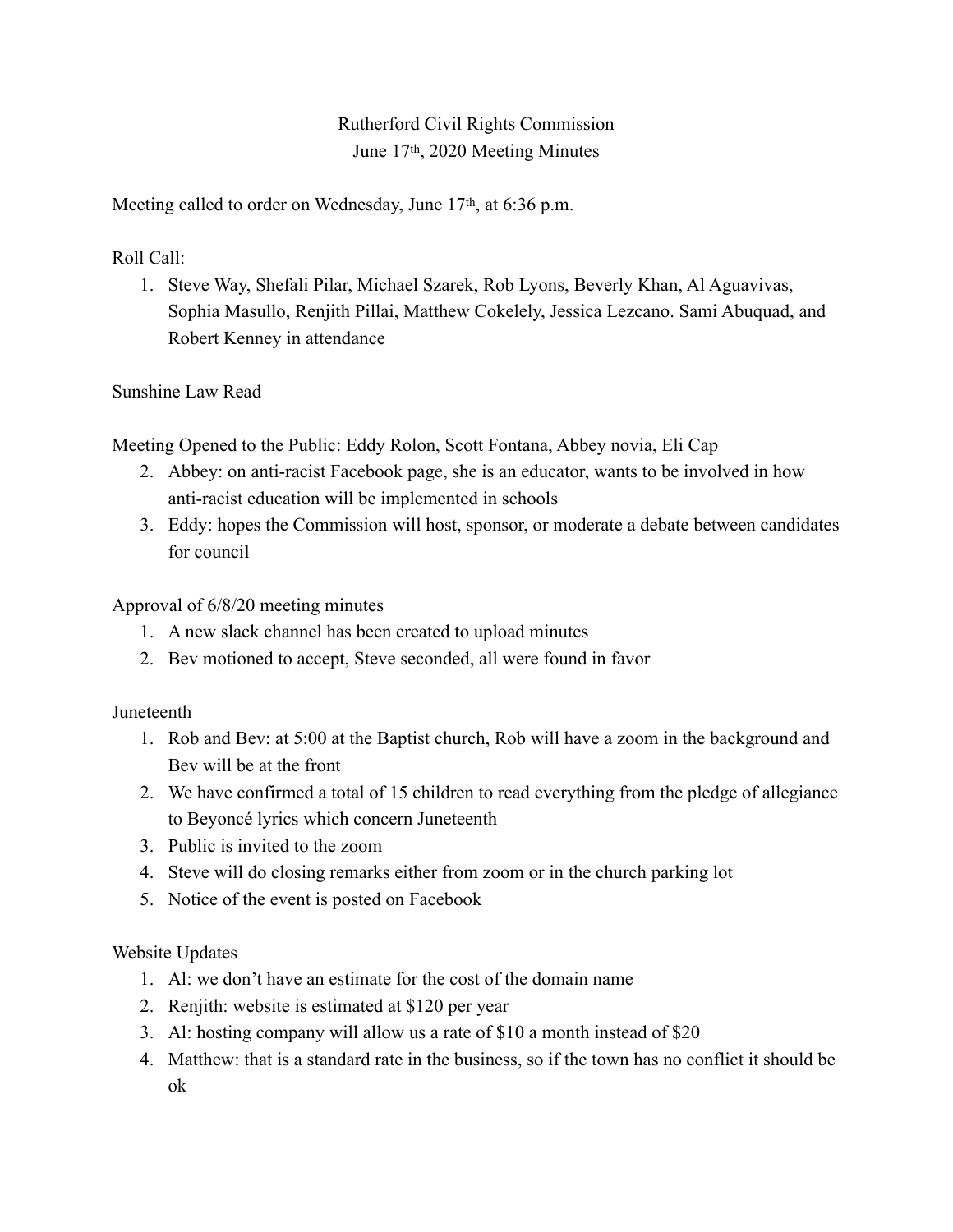- 5. Matthew and Al are going to be actually designing the website
- 6. Al: motion to get the hosting account at \$120 a year and domain name for \$92.95 a year and get reimbursed by Commission; Matt seconded, all were found in favor
- 7. Al: we have a resources part of website to have books and podcasts; we need to start building the data that will get implemented on the website
- 8. Bev: would be happy to take on writing bios of commission members
- 9. Shefali: can take care of the mission and what our goals are; Steve would love to have a 1-on-1 with her to talk about our history
- 10. Al: we could have a map of the town where certain things related to civil rights have happened
- 11. Shefali: it will be helpful to look at other towns' websites to see what they are talking about in terms of civil rights

### Headshots

1. Need 3 more people, tomorrow Sami is meeting with two people in Lincoln park at 5:30 on the 18th

# Survey

- 1. Bev has been in contact with members of the anti-racist initiative
- 2. They gave us the top bullet points they want the commission to address; we would like to have a zoom with leaders of initiative
- 3. Bev: We will review the questions outside of this meeting
- 4. Al: for some of the questions we have to reach out to the police department or education department

Mike: Poster and Essay Update

- 1. Mike and Steve will meet, Mike has essays and Steve has the posters, they will pick up on where they left up three months ago
- 2. Steve reached out to Abbey, "are you aware that this school year will be the first that civil rights education is required for all grades and LGBT education will be added to curriculum?"
- 3. Rob: we will need to check with the department of education as to what their plan of implementation is
- 4. Abbey: asked how the plan will move forward with the survey, she was not aware of the new initiatives and is curious as to what is in the new curriculum

Scholarship Award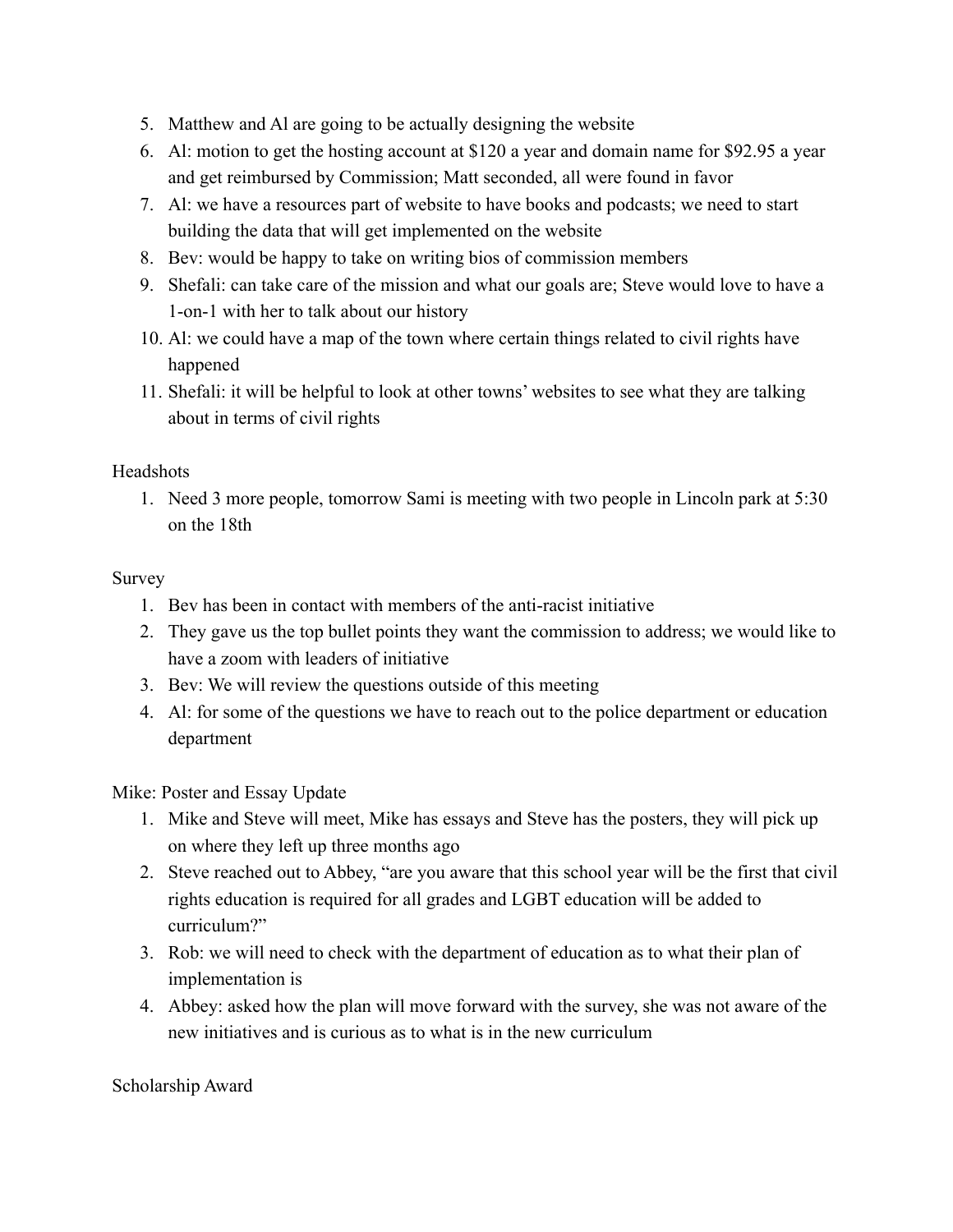- 1. Robert: there is a good chance we will need to get funding, would like to reach out to education committee about how we draw in scholarship applicants, possibly allow applicants to submit something creative other than a written application
- 2. Steve: this year we allowed people can submit a song or poetry, that worked well
- 3. Robert: the person who donates will likely have a little bit of a say in what they are looking for in scholarship applications

# Archives

- 1. Al: last week he picked up archives from the 1960's and 1970's to digitize and set them up correctly
- 2. we would like an intern to help with the archives, scanning pages and looking at what we can implement on the website so people can search a database and look through the civil rights archives
- 3. Jessica: the town has a grant writer we can reach out to

### Plaque for Barbara Bennett

- 1. Tentative dedication date is Saturday July 25th, Barbara's birthday
- 2. We are looking to place it at Memorial Field

# NJ Division of Civil Rights

- 1. Steve asked about our bylaws, the state will not have them, the state was surprised that we were asking about protocol for what we do when someone comes to us and feels their rights have been violated
	- a. The state said to "read and be familiar with resources on the website"
	- b. We don't have the most well-oiled machine
- 2. Steve might reach out to the county to see if they will have them
- 3. Rob: will look at the NJ department of civil rights' processes to look for protocols to put on the website

Future Events and Fundraisers

- 1. Bev: hasn't followed up about the interfaith vigil, Mike has updated the list of places of worship
- 2. After the Juneteenth event we will switch gears and focus on the interfaith vigil
- 3. Steve: the Commission is due for a fundraiser soon, we should brainstorm ideas for how we can fundraise in the COVID-19 world, we are just looking to raise money generally for the commission